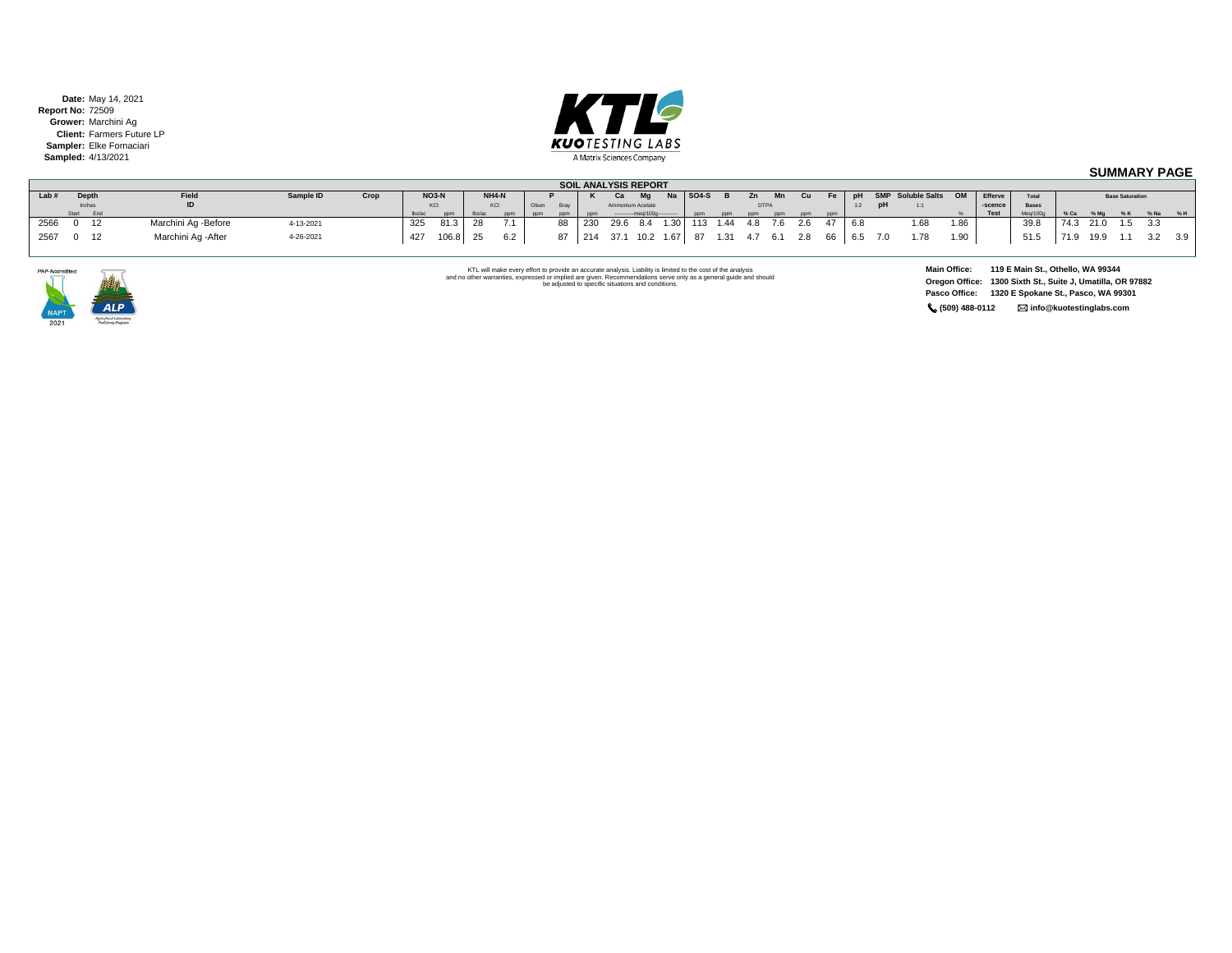**Date:** May 14, 2021 **Report No:** 72509 **Grower:** Marchini Ag **Client:** Farmers Future LP **Sampler:** Elke Fornaciari **Sampled:** 4/13/2021



A Matrix Sciences Company

## **SOIL HEALTH ASSESSMENT SUMMARY**

|         |       |               |                                |                  | <b>SOLVITA ANALYSIS</b> |            |
|---------|-------|---------------|--------------------------------|------------------|-------------------------|------------|
| Lab $#$ |       | <b>Depth</b>  | <b>Field</b>                   | <b>CO2 Burst</b> | <b>Microbial</b>        | <b>PMN</b> |
|         |       | <b>Inches</b> | ID                             |                  | <b>Biomass</b>          |            |
|         | Start | End           |                                | ppm              | ppm                     | $\#/acre$  |
|         |       |               |                                |                  |                         |            |
| 2566    |       | 12            | Marchini Ag - Before 4-13-2021 | 57               | 1290                    | 35         |
| 2567    |       | 12            | Marchini Ag - After 4-26-2021  | 63               | 1410                    | 37         |



| <b>Main Office:</b>           | 119 E Main St., Othello WA                 |
|-------------------------------|--------------------------------------------|
|                               | Oregon Office: 1300 Sixth St., Suite J, Um |
|                               | Pasco Office: 1320 E Spokane St., Pasco    |
| $\binom{1}{2}$ (509) 488-0112 | $\boxtimes$ info@kuotestin                 |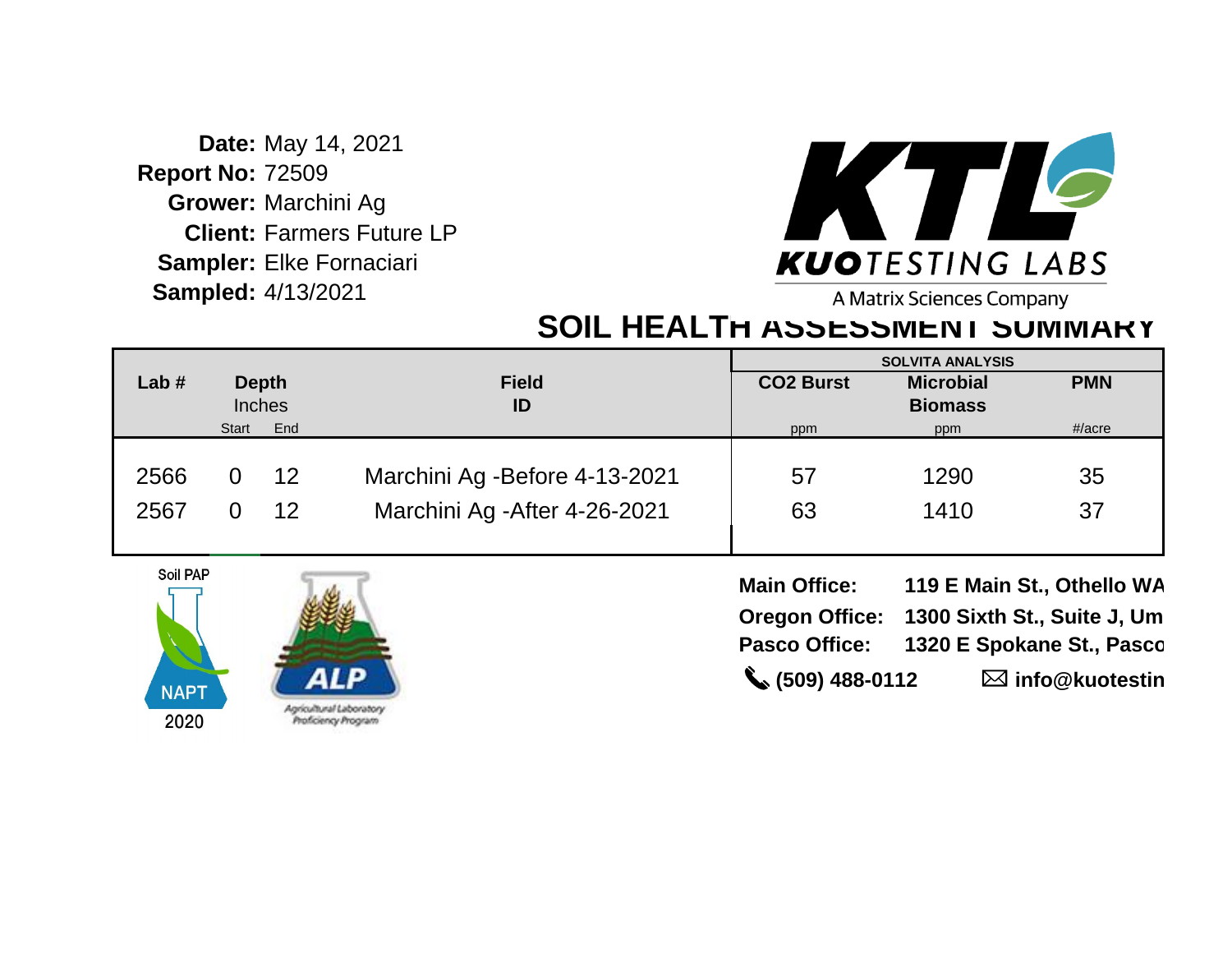**Date:** May 14, 2021 **Report No: Grower:** Marchini Ag **Client:** Farmers Future LP **Sampler:** Elke Fornaciari **Field:** Marchini Ag -Before 4-13-2021 **Crop: Sampled:** 4/13/2021 72509



|              |                     |                 |                                   |             |                 |            |       |           |            |      |                                |      | SOIL ANALYSIS REPORT |             |            |                    |            |                                     |      |                   |                      |      |               |
|--------------|---------------------|-----------------|-----------------------------------|-------------|-----------------|------------|-------|-----------|------------|------|--------------------------------|------|----------------------|-------------|------------|--------------------|------------|-------------------------------------|------|-------------------|----------------------|------|---------------|
| Lab#         | <b>Depth</b>        | Sample          | NO3-N                             |             |                 | NH4-N      |       | P         | Κ          | Ca   | Mg                             | Na   | <b>SO4-S</b>         | B           | Zn         | Mn                 | Cu         | Fe                                  | pH   | <b>SMP</b>        | <b>Soluble Salts</b> | OM   | Effervescence |
|              | inches<br>Start End | ID              | KCI                               |             | lbs/ac          | KCI        | Olsen | Bray      |            |      | Ammonium Acetate<br>-meg/100g- |      |                      |             |            | <b>DTPA</b>        |            |                                     | 1:2  | pH                | 1:1<br>mmho/cm       | %    | (Free Lime)   |
| 2566         | $\mathbf 0$         | 4-13-2021<br>12 | lbs/ac<br>325                     | ppm<br>81.3 | 28              | ppm<br>7.1 | ppm   | ppm<br>88 | ppm<br>230 | 29.6 | 8.4                            | 1.30 | ppm<br>113           | ppm<br>1.44 | ppm<br>4.8 | ppm<br>8           | ppm<br>2.6 | ppm<br>47<br><b>BASE SATURATION</b> | 6.8  |                   | 1.68                 | 1.86 |               |
|              |                     | LOW             | <b>MEDIUM</b>                     |             | <b>HIGH</b>     |            |       |           |            |      |                                |      |                      |             |            |                    | meg/100 g  |                                     | %    | <b>Ideal Soil</b> |                      |      |               |
| <b>NO3-N</b> |                     |                 |                                   |             |                 |            |       |           |            |      |                                |      |                      |             |            | <b>Total Bases</b> |            | 39.8                                |      |                   |                      |      |               |
|              |                     |                 |                                   |             |                 |            |       |           |            |      |                                |      |                      |             |            | Calcium            |            | 29.6                                | 74.3 | 65-75%            |                      |      |               |
| NH4-N        |                     |                 |                                   |             |                 |            |       |           |            |      |                                |      |                      |             |            | Magnesium          | 8.4        |                                     | 21.0 | 15-20%            |                      |      |               |
|              |                     |                 |                                   |             |                 |            |       |           |            |      |                                |      |                      |             |            | Potassium          |            | 0.6                                 | 1.5  | 2-9%              |                      |      |               |
| P            |                     |                 |                                   |             |                 |            |       |           |            |      |                                |      |                      |             |            | Sodium             |            | 1.3                                 | 3.3  | $< 1\%$           |                      |      |               |
| K<br>S       |                     |                 |                                   |             |                 |            |       |           |            |      |                                |      |                      |             |            | 5                  |            | $\overline{\phantom{a}}$            |      | 8.3               |                      |      |               |
| B            |                     |                 |                                   |             |                 |            |       |           |            |      |                                |      |                      |             |            |                    |            |                                     |      |                   |                      |      |               |
| Zn<br>Mn     |                     |                 |                                   |             |                 |            |       |           |            |      |                                |      |                      |             |            | <b>CONTROL</b>     |            |                                     |      | <b>HARIAD RO</b>  |                      |      |               |
| Cu           |                     |                 |                                   |             |                 |            |       |           |            |      |                                |      |                      |             |            |                    |            | Soil pH (1:2)                       |      |                   |                      |      |               |
| Fe           |                     |                 |                                   |             |                 |            |       |           |            |      |                                |      |                      |             |            |                    |            |                                     |      |                   |                      |      |               |
| Ca           |                     |                 |                                   |             |                 |            |       |           |            |      |                                |      |                      |             |            |                    |            | Acceptable                          |      |                   |                      |      |               |
| Mg           |                     |                 |                                   |             |                 |            |       |           |            |      |                                |      |                      |             |            | Excellent          |            |                                     |      | <b>Dicement</b>   |                      |      |               |
| Na           |                     |                 |                                   |             |                 |            |       |           |            |      |                                |      |                      |             |            |                    |            |                                     |      |                   |                      |      |               |
|              |                     |                 |                                   |             |                 |            |       |           |            |      |                                |      |                      |             |            |                    |            | Soluble Salts (1:1)                 |      |                   |                      |      |               |
|              |                     |                 | <b>Fertilizer Recommendations</b> |             |                 |            |       |           |            |      |                                |      |                      |             |            |                    |            | <b>Additional Parameters</b>        |      |                   |                      |      |               |
| Nitrogen     |                     |                 |                                   |             | Lbs per acre N  |            |       |           |            |      |                                |      |                      |             |            |                    |            |                                     |      |                   |                      |      |               |
| DL.          |                     |                 |                                   |             | Listen and DOOF |            |       |           |            |      |                                |      |                      |             |            |                    |            |                                     |      |                   |                      |      |               |

|                         | <b>Fertilizer Recommendations</b>      |
|-------------------------|----------------------------------------|
| Nitrogen                | Lbs per acre N                         |
| <b>Phosphorus</b>       | Lbs per acre P2O5                      |
| Potassium               | Lbs per acre K2O                       |
| Sulfur                  | Lbs per acre actual S                  |
| <b>Boron</b>            | Lbs per acre actual B                  |
| Zinc                    | Lbs per acre actual Zn                 |
| Mangenese               | Lbs per acre actual Mn                 |
| Copper                  | Lbs per acre actual Cu                 |
| Iron                    | Lbs per acre actual Fe                 |
| <b>Lime Requirement</b> | Lbs per acre 100 % Lime Score material |
|                         |                                        |

 $ALP$ 

KTL will make every effort to provide an accurate analysis. Liability is limited to the cost of the<br>analysis and no other warranties, expressed or implied are given. Recommendations serve<br>only as a general guide and should

**Main Office: 119 E Main St., Othello WA, 99344 Oregon Office: 1300 Sixth St., Suite J, Umatilla OR, 97882 Pasco Office: 1320 E Spokane St., Pasco WA, 99301 (509) 488-0112 info@kuotestinglabs.com**